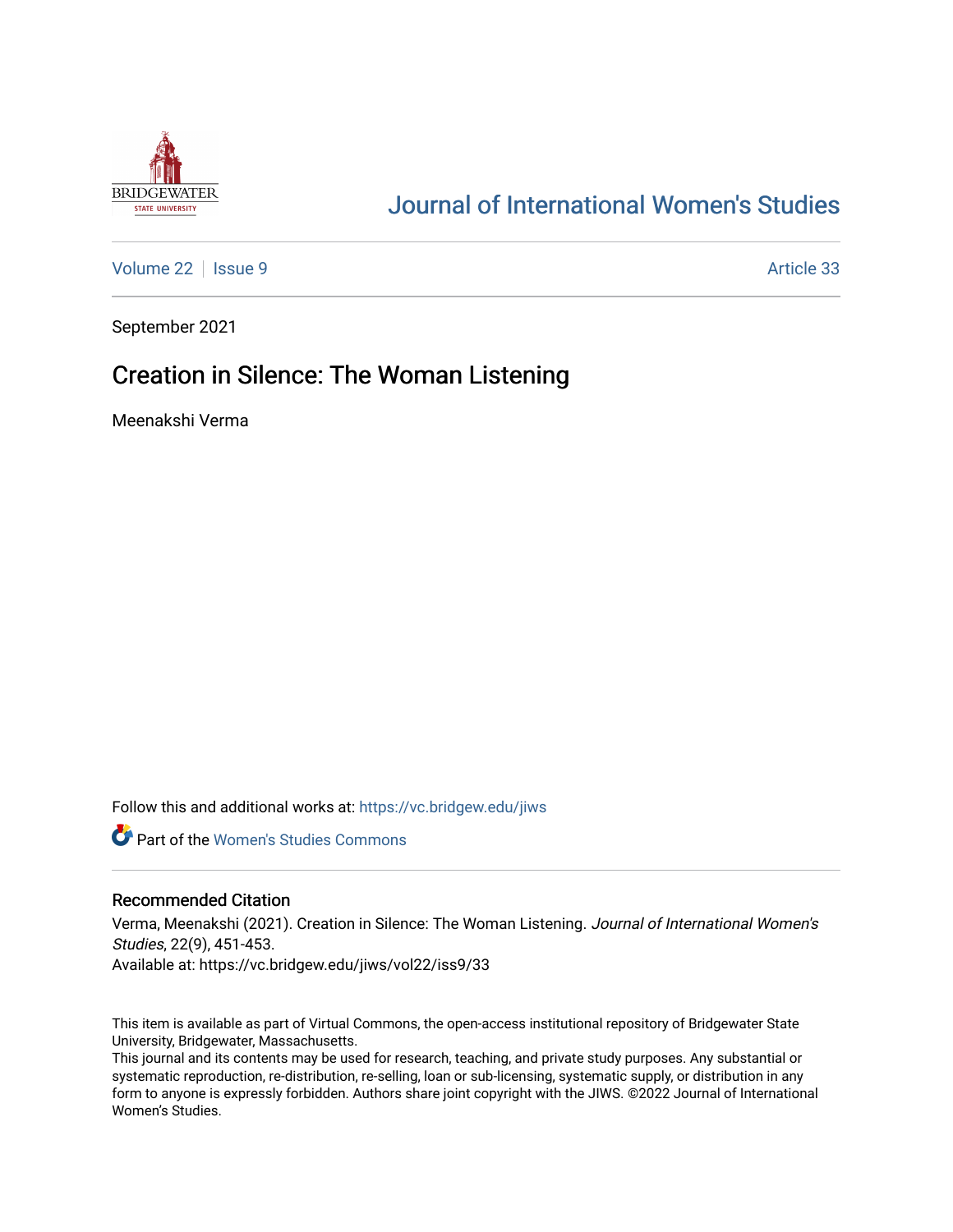#### Verma: Creation in Silence: The Woman Listening

This journal and its contents may be used for research, teaching and private study purposes. Any substantial or systematic reproduction, re-distribution, re-selling, loan or sub-licensing, systematic supply or distribution in any form to anyone is expressly forbidden. ©2021 Journal of International Women's Studies.

## **Creation in Silence: The Woman Listening**

By Meenakshi Verma

**About the Artist Gender: Woman** 

Meenakshi Verma is a doctoral research fellow at the Department of Humanities and Social Sciences, IIT Roorkee, Uttarakhand, India. Her research focuses on the psycho-spiritual analysis of Lalleshwari's Vaakhs and issues like post-traumatic-



growth, the inner world of trauma, psychological and spiritual healing, existential risks, existential posthumanism, and transhumanism. She seeks to observe the various facets of spiritual evolution as a transhumanist scholar. She has received her MA degree from Banaras Hindu University in English. Some of her poems on similar themes have been published in journals like 'Volcano.' Following are the links to access some of her works: [https://writinginawomansvoice.blogspot.com/search?q=The+Rooster+](https://writinginawomansvoice.blogspot.com/search?q=The+Rooster)

**Contact No. :** +91 7992122861

**E-mail:** [vmeenakshi66@yahoo.com](mailto:vmeenakshi66@yahoo.com)

**Address:** Swastik Sadan,

Kalash Mandap Road, Siddharthpuram Colony

Pt. D.D.U.N, Chandauli District, Uttar Pradesh, India. Pin Code: 232101

## **About the Painting**

This painting, painted in February 2016, wishes to interpret how a woman can psychospiritually rise beyond her pre-defined identity—a victim of the malignant forces in society—by genuinely lending an ear to the complaints, fears, confusions, and other existential traumas within and patiently crafting her way to transcendence.

 The silence of this Woman is not symptomatic of submission and endurance, but emergence and resilience. Even though she is ostensibly in an unsafe environment, characterized by the thin snake behind her, the unopened envelope, and the lack of materiality, they do not upset her. Their distance from the Woman, in addition to their frail appearance, indicates their powerlessness.

 The *Tathagata* knows that the outside world cannot hurt her until she allows such malicious agents to violate her existence. The alchemic nature of her raised consciousness is transforming every impediment approaching her into a possibility, every foe into a supporter. And perhaps it is because of this realization that she can find her inner balance. Thus, she meditates, undisturbed, focusing within, and maintaining her composure despite the chaos around her.

 The use of various symbols indicates the same. The silhouette of a swan enveloping the Woman on her right side represents her fecund feminine side. This zoomorphic symbol, along with

451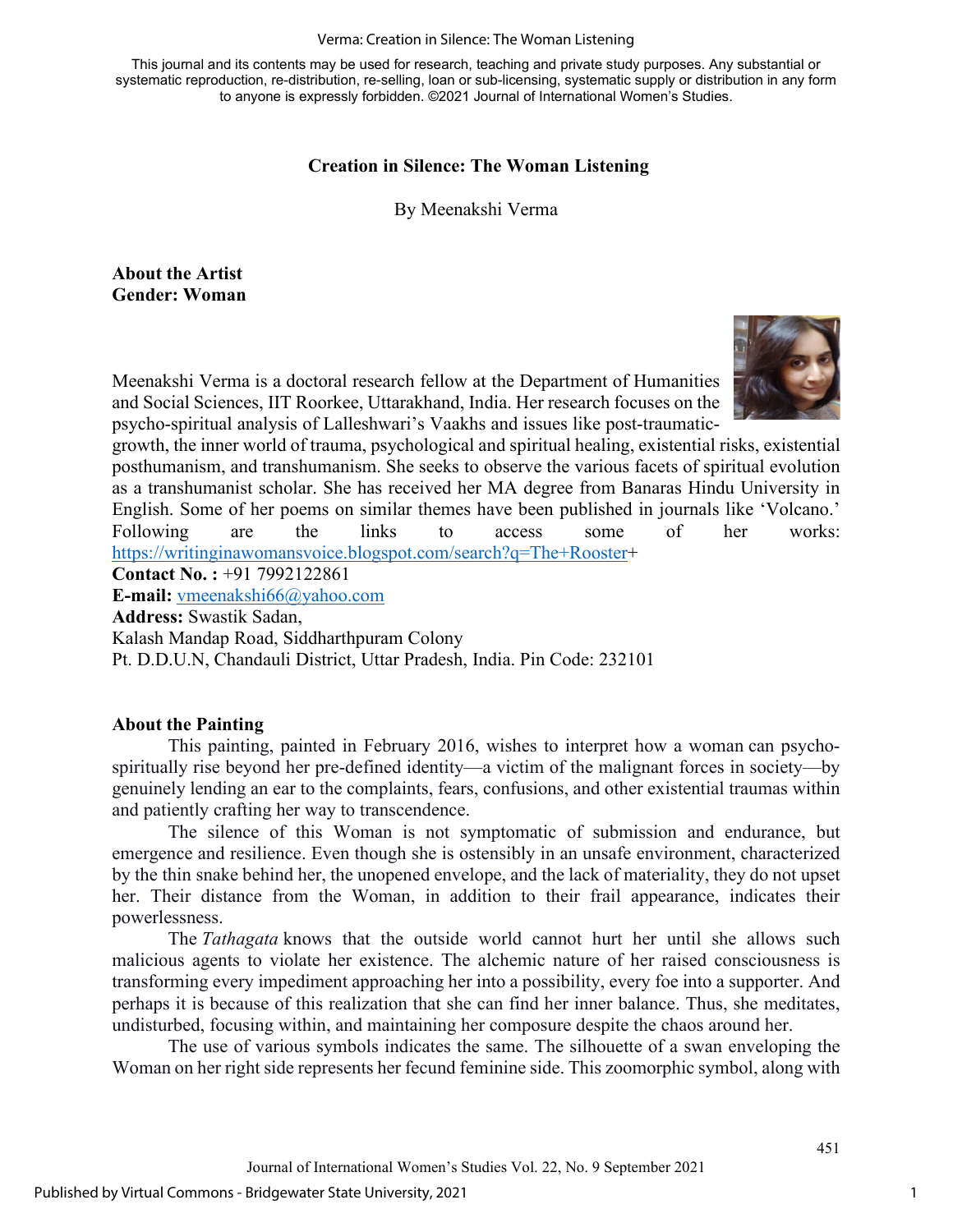the snake in the left side (the masculine hemisphere), suggests the balance of *Shiv[1](#page-2-0)* within *Shakti[2](#page-2-1)* . Furthermore, the nine circles, symbolizing creation, and the fact that all of them are ensconced within the inverted 'U' exemplify her eternal connection with the universal womb.

(However, the painting is open to other possible interpretations.) **Size**: (painting size) 15 cm x 15 cm (Frame size) 22 cm x 22cm **Material**: Black Ink **Technique**: Lino Printing. (Which can be reproduced, however in limited numbers) **Price:** 7,520 INR (The picture of the painting is not crystal clear since it is framed in a glass.)

<span id="page-2-0"></span><sup>&</sup>lt;sup>1</sup> Representative of the masculine.

<span id="page-2-1"></span><sup>2</sup> Representative of the feminine.